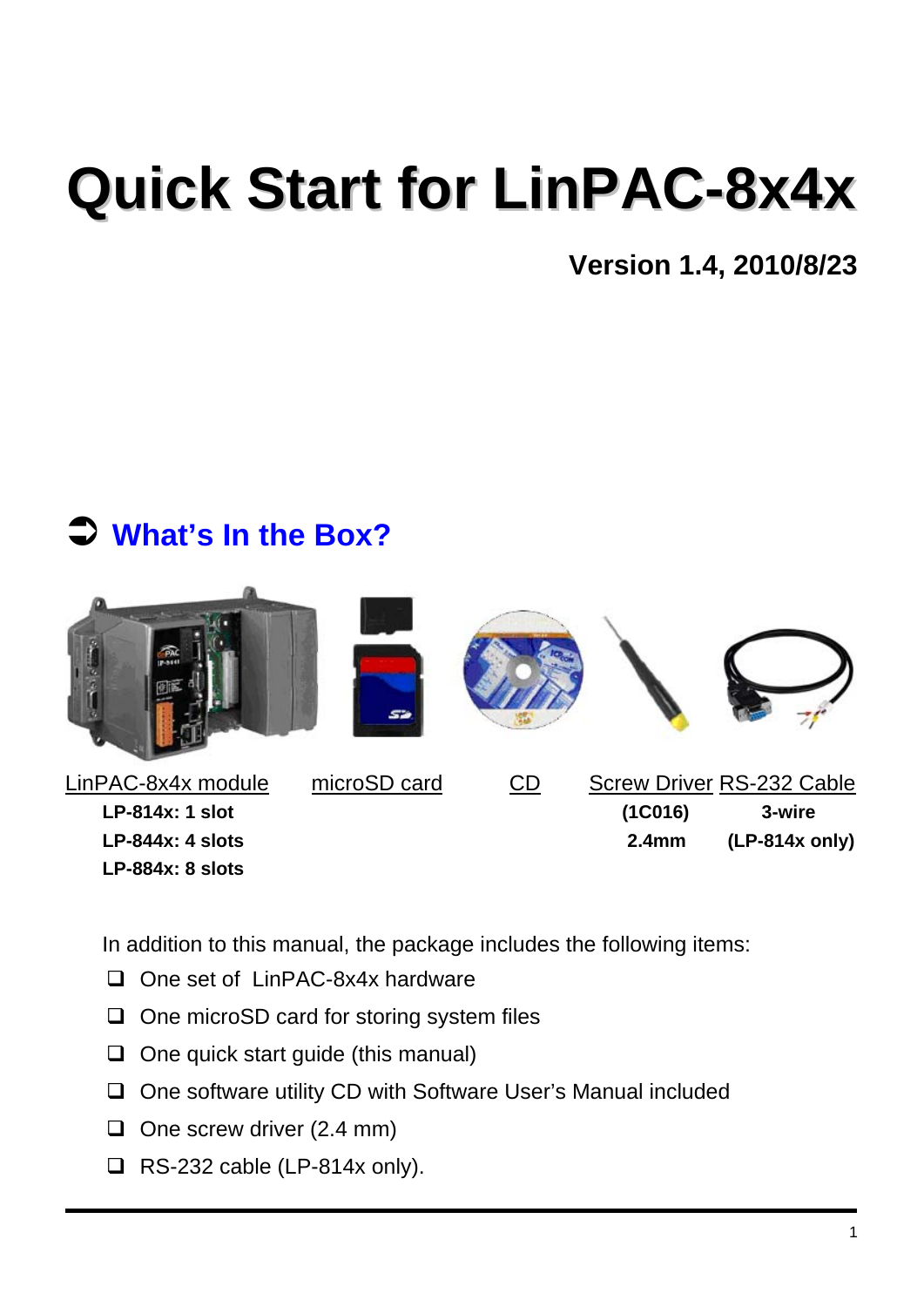### **Table of Contents**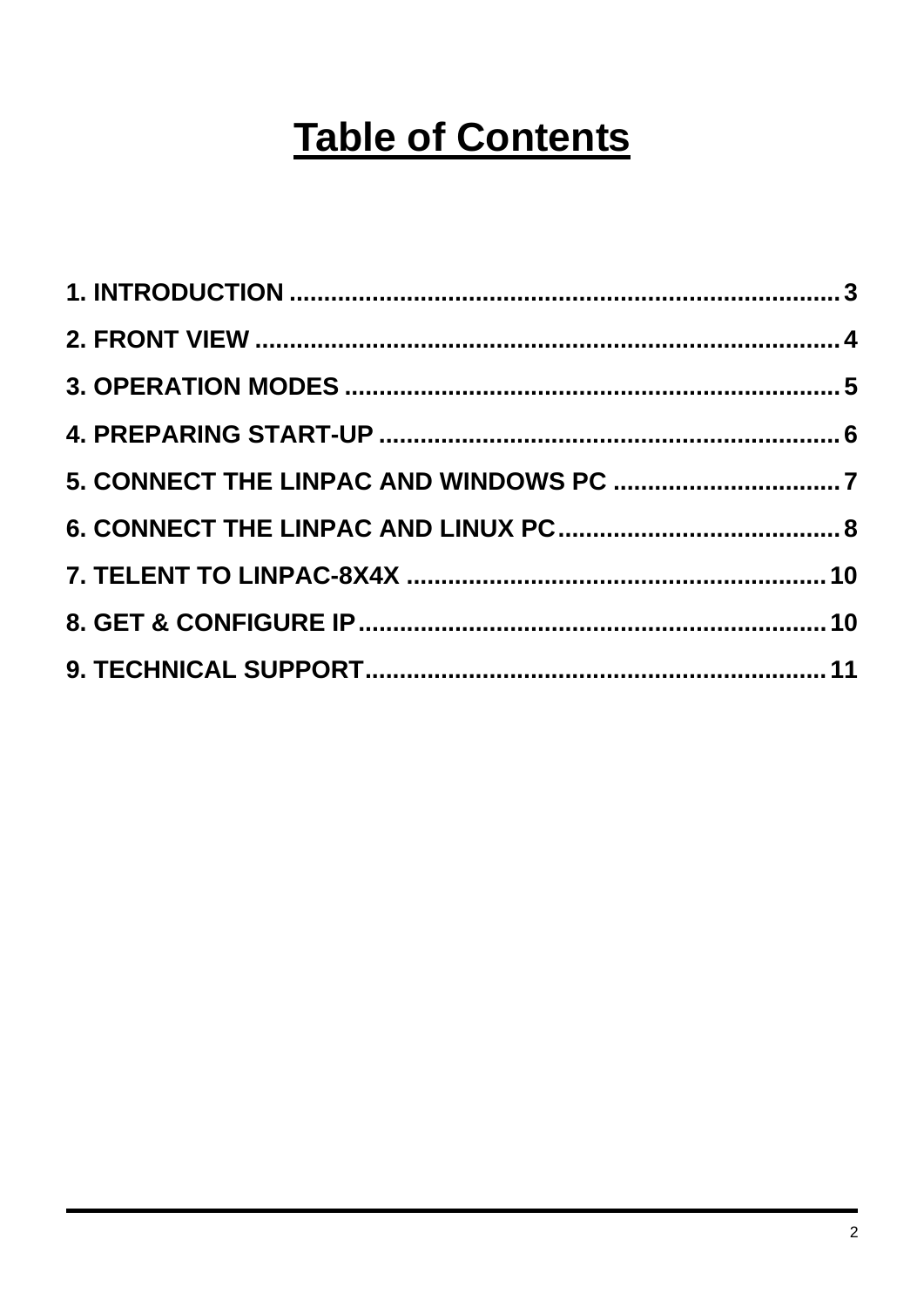# **1. Introduction**

The LinPAC-8000 is the flagship compact embedded controller manufactured by ICP DAS. Its leading technology gives you all of the best features of both traditional PLCs and Linux capable PCs. The LinPAC-8000 system is powered by Linux and brings in the Linux programming style and skill into the world of PCbased PLC. Application developers can develop their own programs directly into C or Java language by using the LinPAC-8000 SDK, and then download them into the LinPAC-8000 for application and use.



The LinPAC-8x4x model type is ruled as LP-8x4x, as shown in the above figure. The Second number shows the slot numbers coming with the main controller unit. Currently, we provide three types of  $1 \cdot 4$  and 8 slots. The last number demonstrates the application platform. 1 stands as the Master controller and it means that the user needs to design the application program by themselves.

|            | Model   | 0S.                                                                                           | <b>CPU</b> | <b>Flash</b> | SDRAM  | <b>Ethernet</b> | VGA<br><b>Resolution</b> |  |   | USB   I/O Slot   Audio Port |
|------------|---------|-----------------------------------------------------------------------------------------------|------------|--------------|--------|-----------------|--------------------------|--|---|-----------------------------|
| <b>NEW</b> | LP-8141 | Linux kernel 2.6 $\begin{array}{ c c c }\n\hline\n\text{PXAZ70} & 48 \text{ MB}\n\end{array}$ |            |              | 128 MB |                 | 800 x 600                |  |   | None                        |
| <b>NEW</b> | LP-8441 |                                                                                               |            |              |        |                 |                          |  |   |                             |
| <b>NEW</b> | LP-8841 |                                                                                               |            |              |        |                 |                          |  | 8 |                             |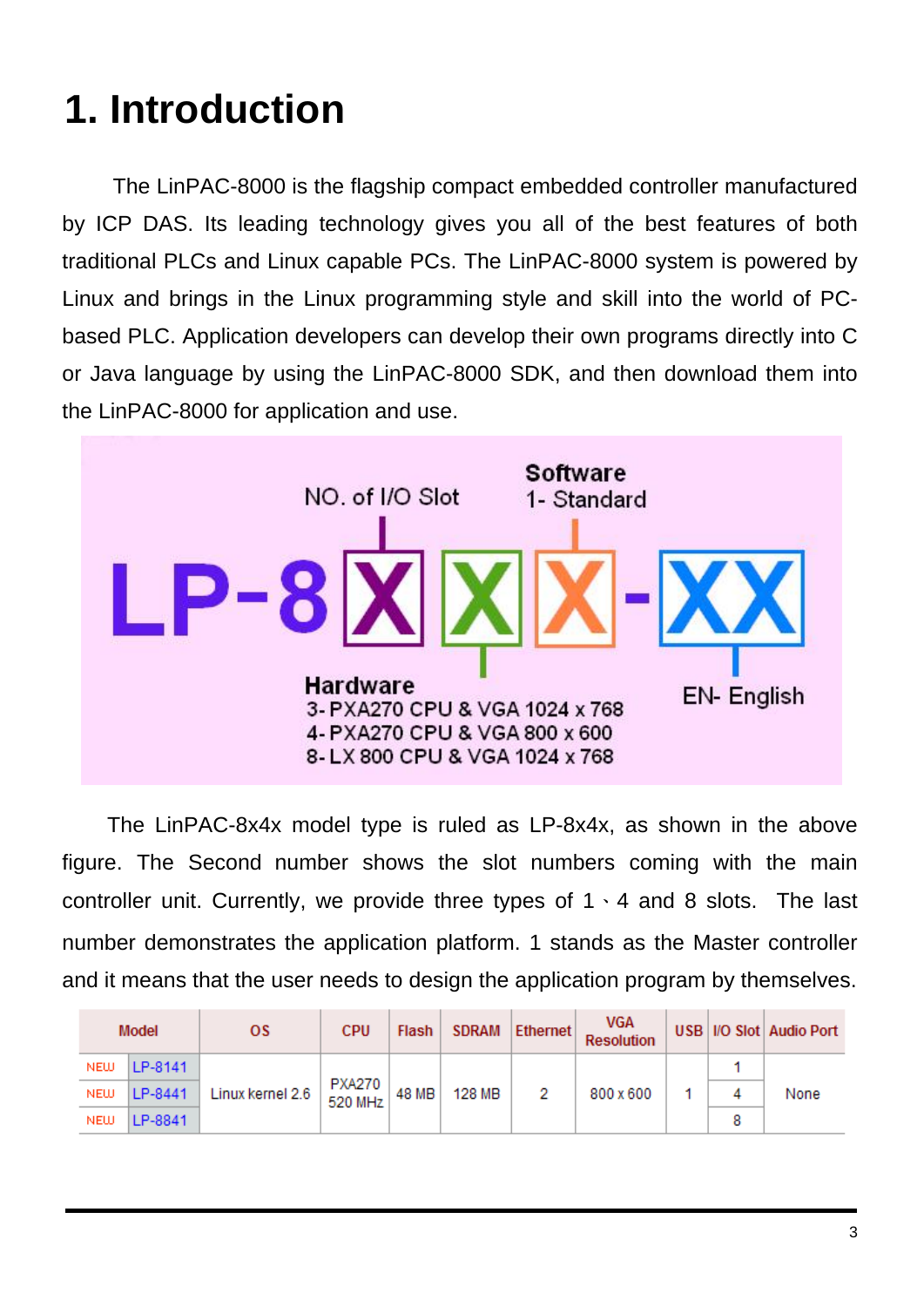#### **2. Front View**

The LinPAC-8000 Embedded Controller is competitive with Industrial PCs in performance, and is lower in price. The system provides VGA and USB keyboard/mouse for local visualization and management. User control programs and data can be saved in persistent storage via microSD memory card and USB interfaces. Furthermore, it has communication capabilities via the built-in Ethernet and RS-232/RS-485 interfaces

The following figure demonstrates the hardware system in the LinPAC-8x4x. It includes the main controller with HMI, serial communication and I/O expansion interface. COM3/COM4 is the standard RS-232 interface, which can be connected via the modem or to the COM1 in the LP-8x4x Controller. COM2/COM3 is the RS-485 interface, which can be applied to control the ICP DAS DCON serial modules such as the I-7000, I-8000 and I-87000. The FRnet system is an optional control interface.

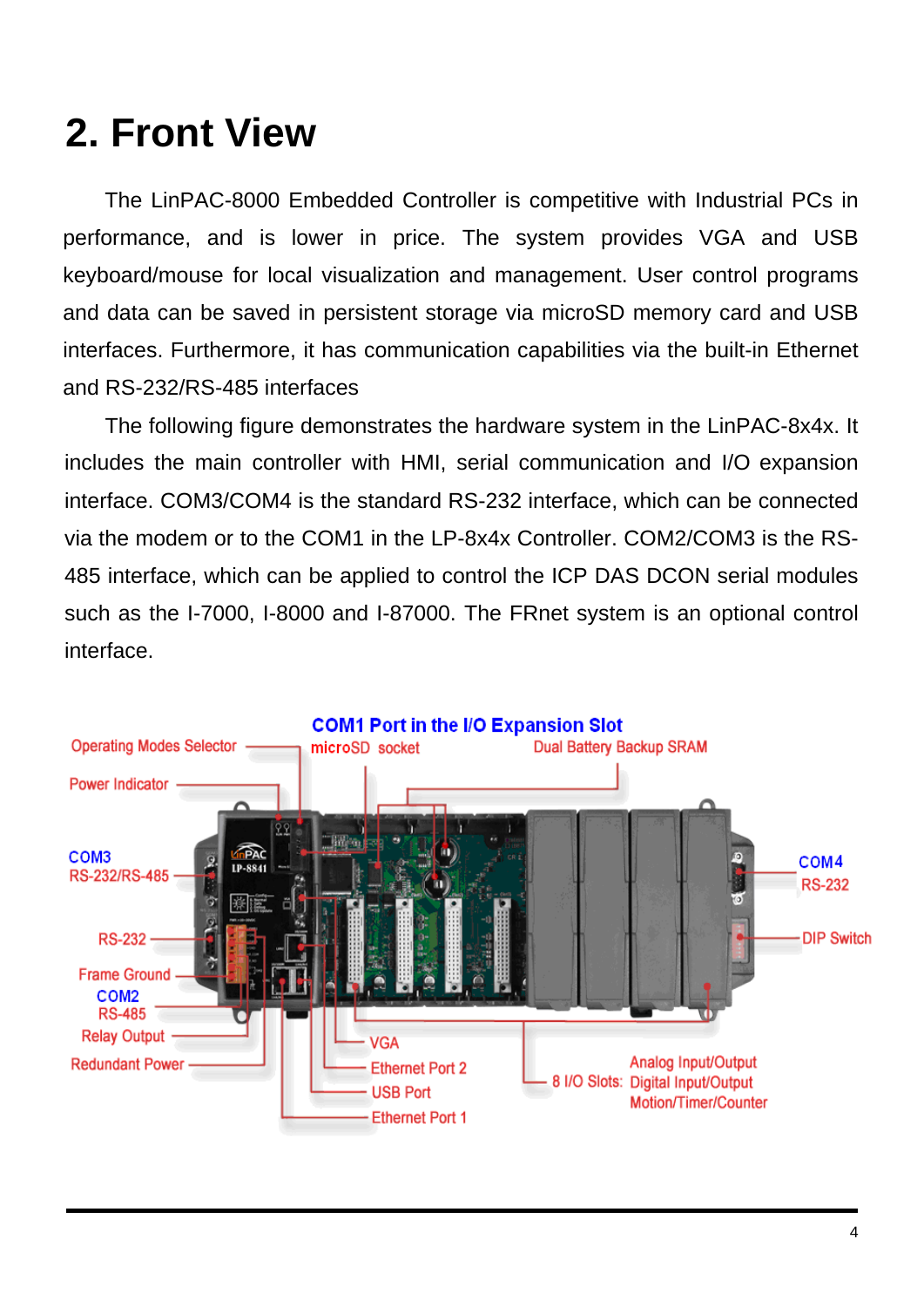# **3. Operation modes**

There are four basic operation modes for running LinPAC-8x4x that can be determined through a rotary switch. The operating mode selection as below:

|  | Rotary switch position | Definition of operation |  |  |
|--|------------------------|-------------------------|--|--|
|  | 0 : Normal mode        | Default                 |  |  |
|  | 1 : Safe mode          | Quick boot              |  |  |
|  | 2 : Debug mode         | Update OS image by user |  |  |
|  | 3 : OS update mode     | Development by ICP DAS  |  |  |
|  | <b>Others</b>          | Reserved                |  |  |

#### □ Normal mode(Default)

 The normal mode is the default mode of operation. Use this mode for more tasks and configurations. Programs also are executed in this mode.

 $\Box$  Safe mode

 The safe mode is used to skip the LinPAC-8x4x boot screen form microSD/microSDHC card, so as to speed up the booting process.

 $\Box$  Debug mode

The debug mode is a way used to update OS and **the Linux OS image was just suitable for the LinPAC-8x4x by ICP DAS**. If the LinPAC-8x4x cannot be boot or run the normal mode, please update OS image again. Please pay attention to backup important files first before updating OS image. More detail information about update the LinPAC-8x4x OS, please refer to "LinPAC-8000 OS image update manual".

**The latest LinPAC-8x4x OS Image:** http://ftp.icpdas.com/pub/cd/linpac/napdos/lp-8x4x/

 $\Box$  OS update mode

The purpose of this mode is used to development by ICP DAS.

□ Reserved

Rotary switch position 4~9 are reserved by ICP DAS.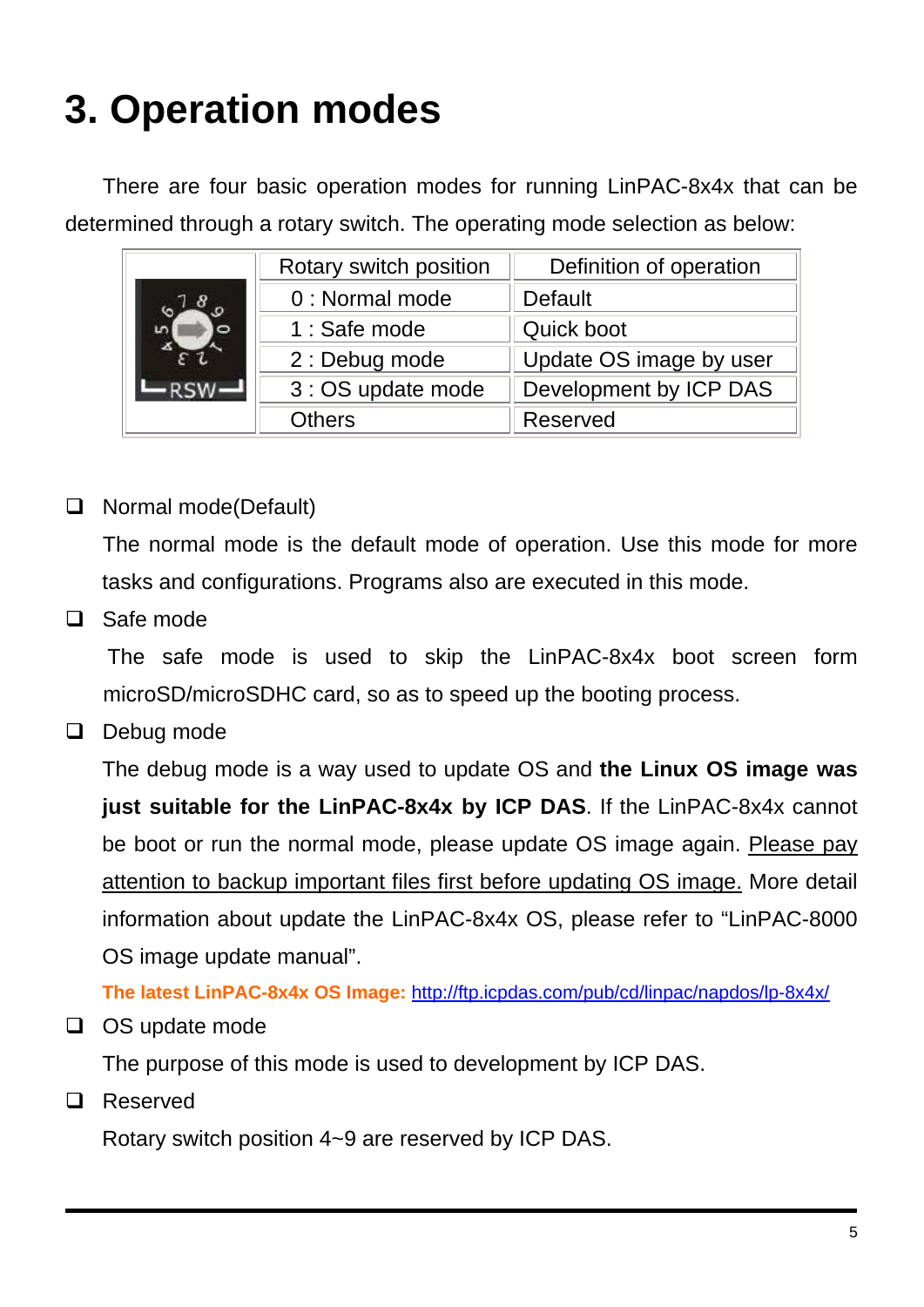## **4. Preparing start-up**

- Step 1. Make sure the rotary switch placed In the '0' position.
- Step 2. Plug in your USB keyboard, mouse, VGA monitor and LAN.
- Step 4. Insert the high profile I-8K/87K series I/O modules into the LinPAC-8x4x slots.



(Only high profile I-8K and I-87K series modules can be plugged)

- Step 5. Connect the COM2, COM3 or the COM4 ports to your devices controlled if necessary.
- Step 6. Connect the DC power and turn it on. (The input range of power supply is  $+10-+30V_{DC}$ )
- Step 7. The Linux will start up, more detail information, please refer to the software user's manual for further operations and for developing your own applications.

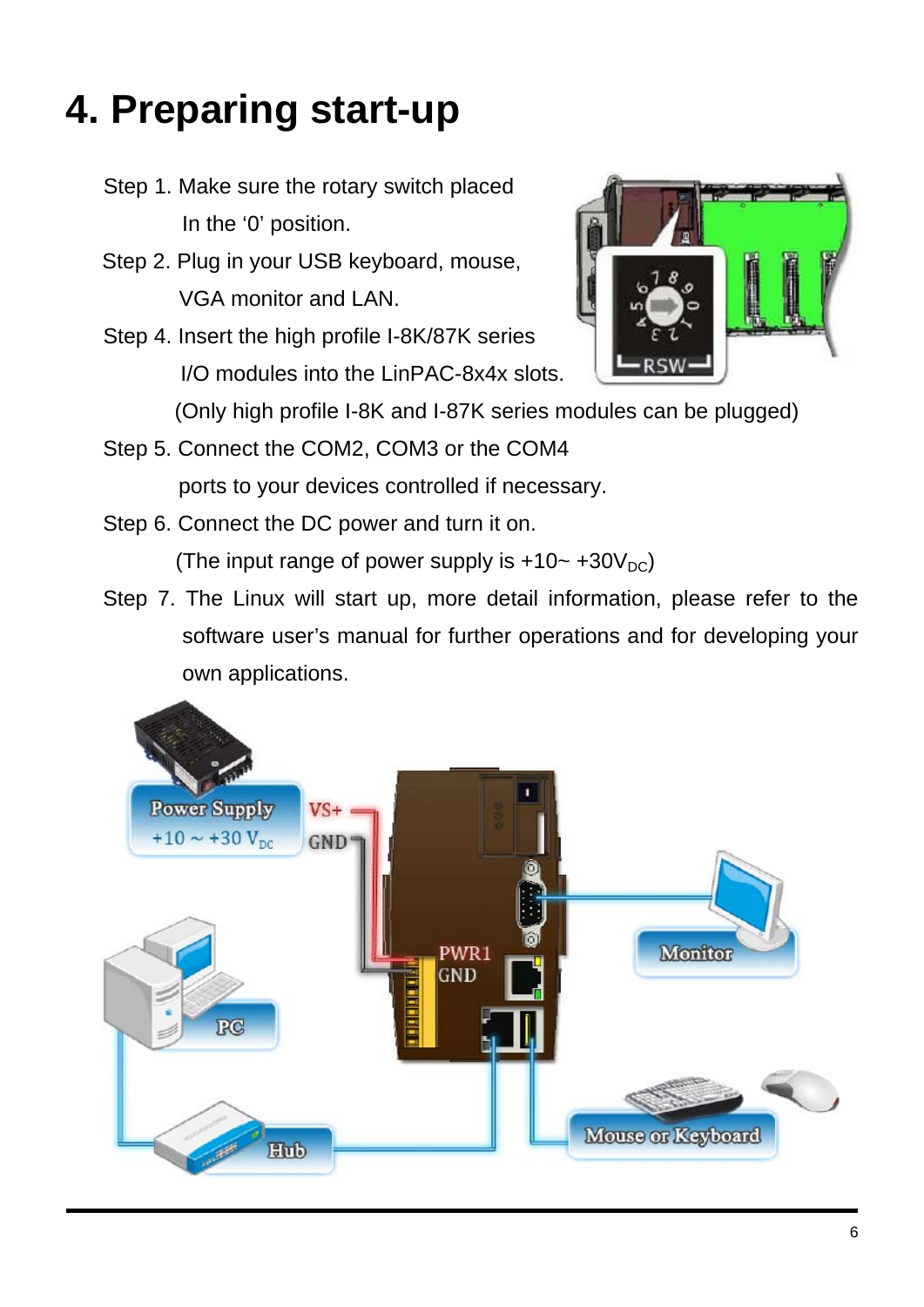## **5. Connect the LinPAC and Windows PC**

- **◯ Start HyperTerminal** by clicking on 'Start  $\rightarrow$  Programs  $\rightarrow$  Accessories  $\rightarrow$ **Communications → Hyper Terminal'**
- Â In the 'COM properties' dialog box, please set for **115200 bits per second, 8**

#### **data bits, no parity, 1 stop bit and no flow control** to set up the

communication parameters for the COM1 port, and press 'OK' when done.

Â **Turn on the power**, and user should see a message appear on the screen,

and the total process is completed.

**DE 23 DB &** adding dns 10.0.0.1<br>Snmpd not in use (/etc/snmpd\_not\_to\_be\_run) Starting SLOT services: ICPDAS slot driver (type 0) version 1.01a (2004-03-01) w ith normal status 02f0 Tin normal status 0210<br>interval=6392 us, EEPROM\_DELAY=30 ms<br>major : 215, S/N : 01 B5 70 80 12 00 00 60.<br>Starting COM port services: Serial: 8250/16550 driver \$Revision: 1.90 \$ 36 ports . IRO sharing enabled Starting RAM Driver services: 1376 inodes 4096 blocks  $First data zone=47 (47)$ Zonesize=1024 Maxsize=268966912 Maxsize-200500312<br>Setting the System Clock using the Hardware Clock as reference...<br>Mon May 18 14:22:38 2009 0.000000 seconds<br>Mon May 18 14:22:38 UTC 2009 Starting gacam services: pwc: Philips webcam module version 10.0.12 loaded.<br>pwc: Supports Philips PCA645/646, PCVC675/680/690, PCVC720[40]/730/740/750 & PCV C830/840. pwc: Also supports the Askey VC010, various Logitech Quickcams, Samsung MPC-C10 | and MPC-C30, pwc: the Creative WebCam 5 & Pro Ex, SOTEC Afina Eye and Visionite VCS-UC300 and VCS-UM100. usbcore: registered new interface driver Philips webcam<br>Starting X Server... /bin/sh: can't access tty; job control turned off icewm-session: using /root/.icewm for private configuration files<br>icewmbg: using /root/.icewm for private configuration files IceWM: using /root/.icewm for private configuration files icewmtray: using /root/.icewm for private configuration files

- **To login LinPAC-8x4x by 'getty ttySA0 115200' command.**
- **⇒** ID: root
- **Password: root**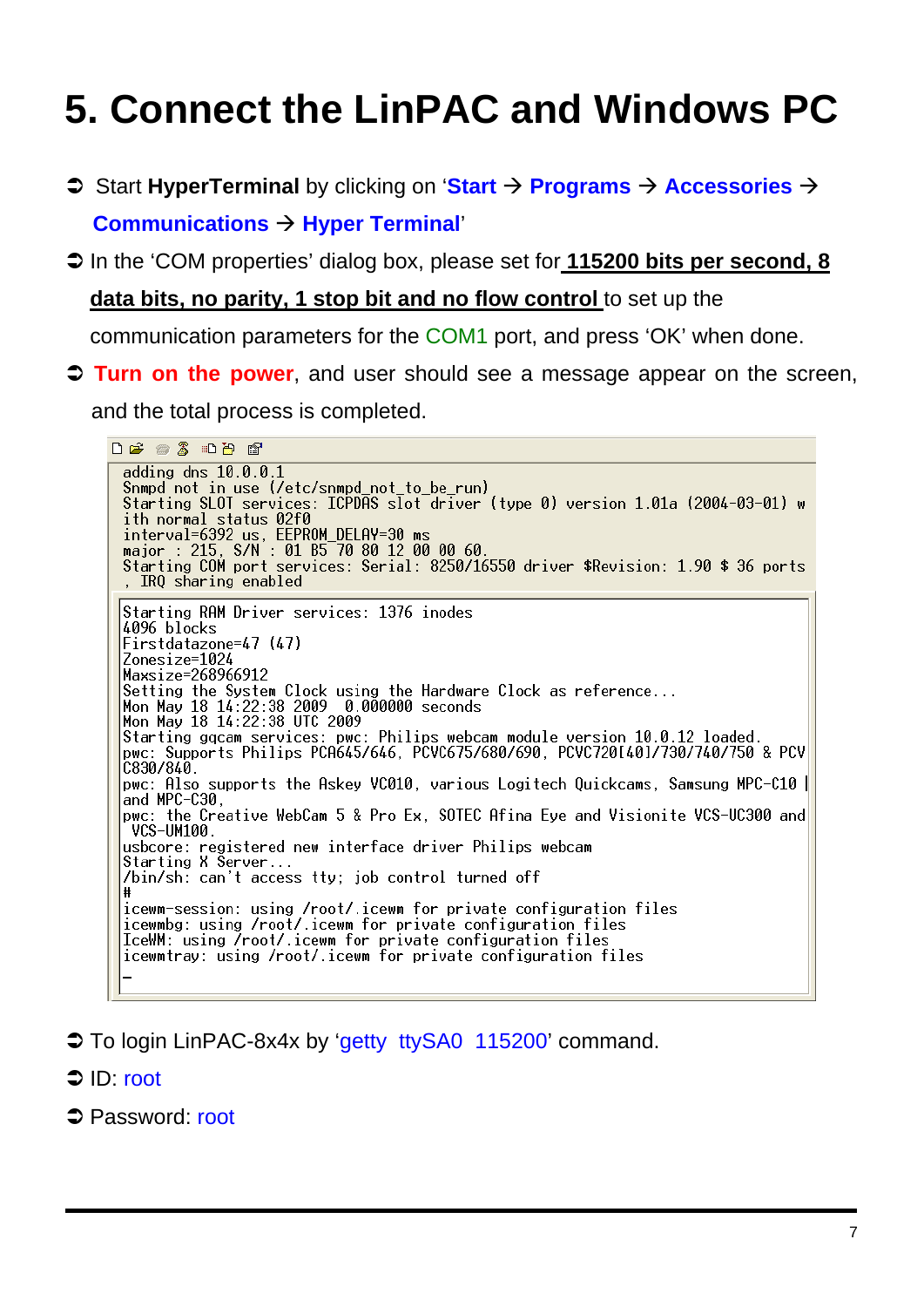## **6. Connect the LinPAC and Linux PC**

- Install HyperTerminal tool in Linux PC such as minicom, gtkterm, etc.
- Take minicom as an example, please refer to the following steps:
- Type '**minicom -s**' to configure COM1 port, and press down and select '**Serial port setup**' ( please set for 115200 bits per second, 8 data bits, no parity, 1 stop bit and no flow control to set up the communication parameters for the COM1 port). Finally, press '**Exit**'.

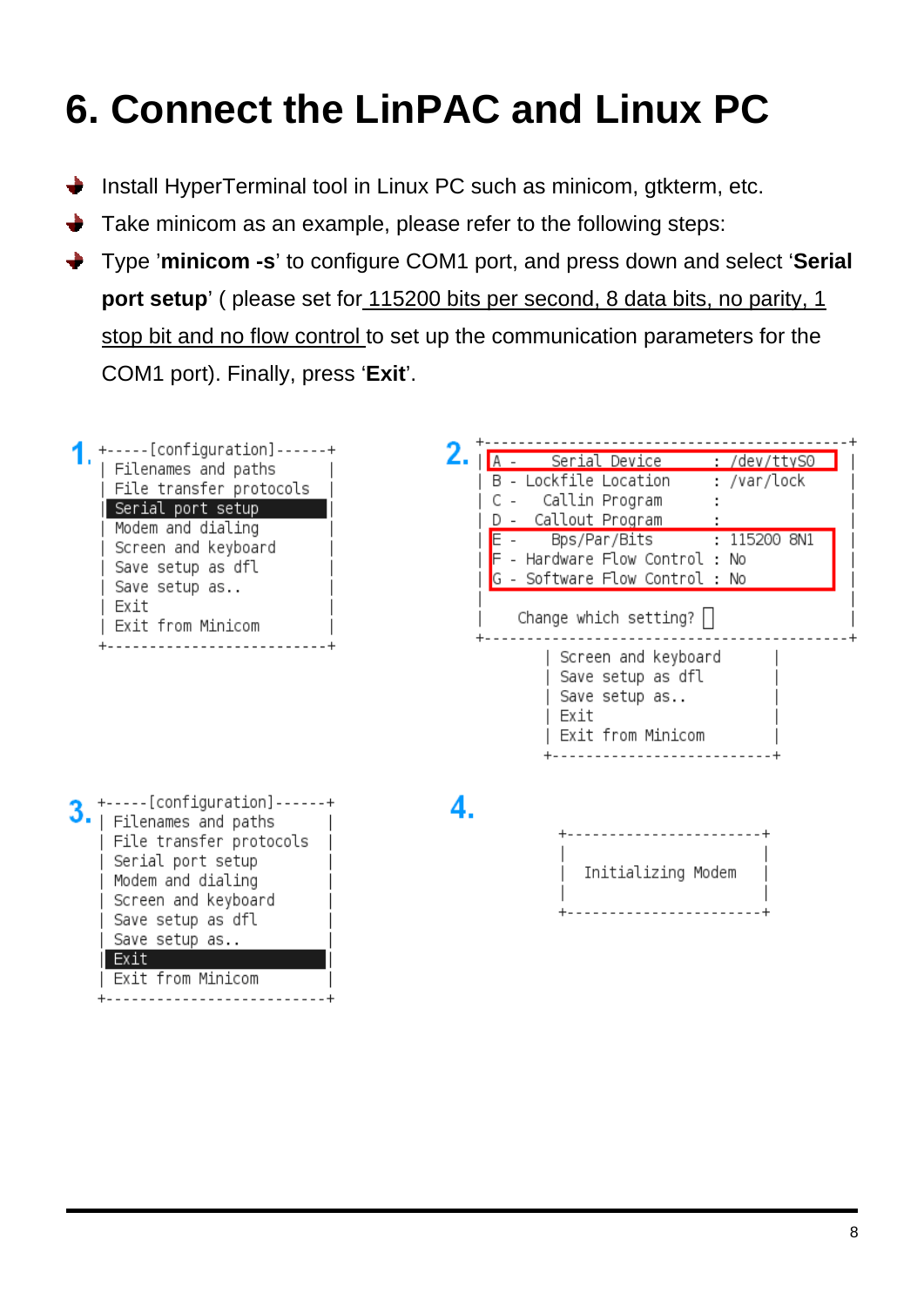#### $\rightarrow$  minicom in action

| $\Box$<br>root@Cindy-Linux-PC: /etc<br>c                                               |  |
|----------------------------------------------------------------------------------------|--|
| Edit View Terminal Help<br><u>File</u>                                                 |  |
| Welcome to minicom 2.3                                                                 |  |
| OPTIONS: I18n<br>Compiled on Oct 24 2008, 06:37:44.<br>Port /dev/ttyS0                 |  |
| Press CTRL-A Z for help on special keys                                                |  |
| # AT S7=45 S0=0 L1 V1 X4 &c1 E1 Q0<br>/bin/sh: c1: not found<br>/bin/sh: AT: not found |  |
| # pwd<br>/root<br>#                                                                    |  |
| Minicom 2.3<br>Offline<br>NOR<br>VT102<br>CTRL-A Z for help  115200 8N1                |  |

- To login LinPAC-8x41 by '**getty**' command.
- ID: **root**

```
→ Password: root
```

```
Starting X Server...
/bin/sh: can't access tty; job control turned off
₩
icewm-session: using /root/.icewm for private configuration files
icewmbg: using /root/.icewm for private configuration files
IceWM: using /root/.icewm for private configuration files
icewmtray: using /root/.icewm for private configuration files
₩
₩
Ħ.
# getty ttySA0 115200
linpac-8000 login: root<br>Password:
MOKI 0.90
Oct 21 15:31:19 login[1546]: root login on 'ttyS0'
## pwd
/root₩
```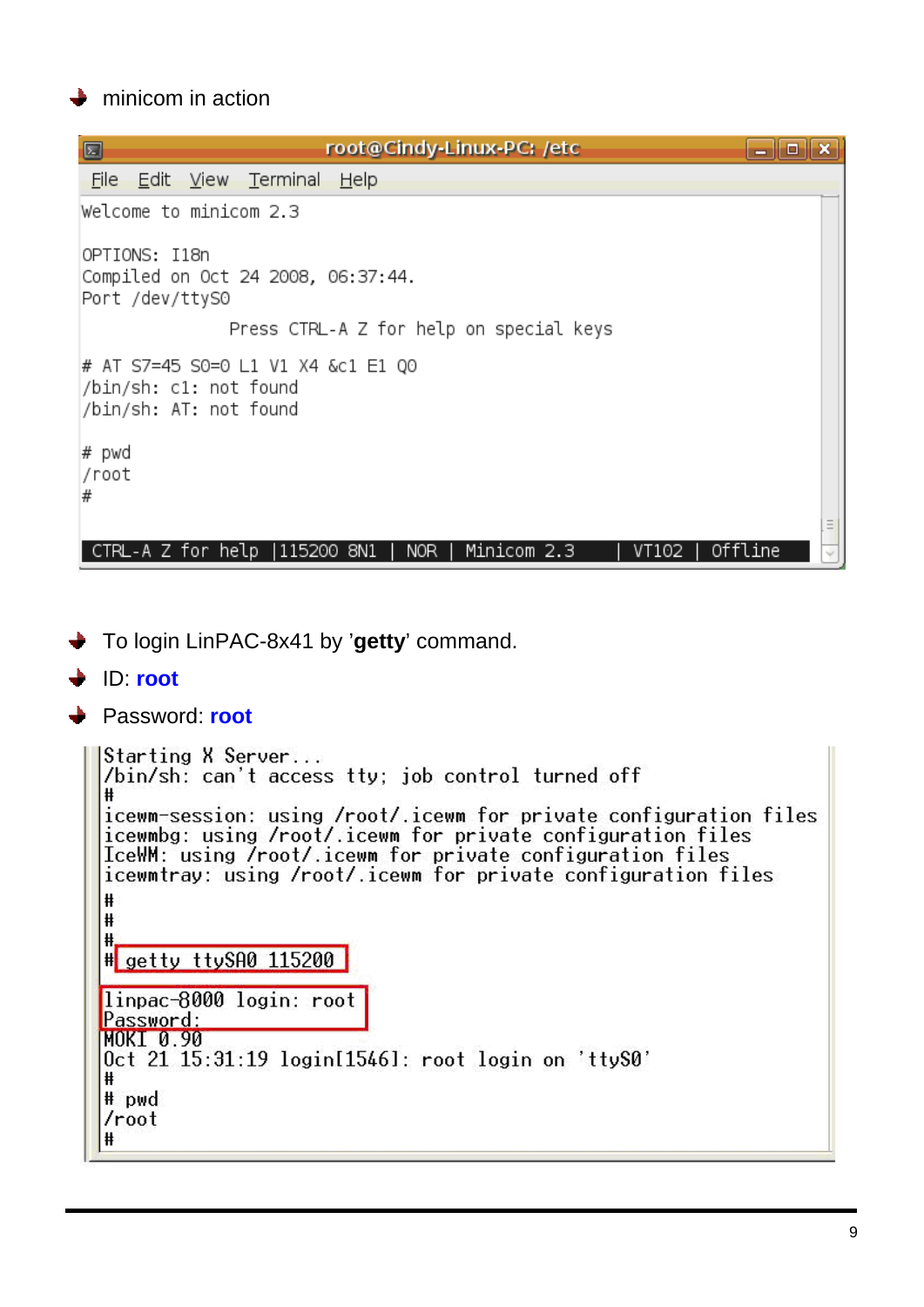### **7. Telent to LinPAC-8x4x**

#### In **HyperTerminal :**

| # ifconfig eth0 |                                                                                                                                                                                                                                                                                                                                                                                                                |
|-----------------|----------------------------------------------------------------------------------------------------------------------------------------------------------------------------------------------------------------------------------------------------------------------------------------------------------------------------------------------------------------------------------------------------------------|
|                 | eth0 Link encap:Ethernet HWaddr 00:0D:E0:AB:CD:33<br>inet addr:10.1.0.8 Bcast:10.1.255.255 Mask:255.255.0.0<br>UP BROADCAST RUNNING MULTICAST MTU:1500 Metric:1<br>RX packets: 87724 errors: 0 dropped: 0 overruns: 0 frame: 0<br>TX packets: 966 errors: 0 dropped: 0 overruns: 0 carrier: 0<br>collisions: 0 txqueuelen: 1000<br>RX bytes:0 (0.0 B) TX bytes:0 (0.0 B)<br>Interrupt: 41 Base address: 0x8000 |
| #               |                                                                                                                                                                                                                                                                                                                                                                                                                |
| # ifconfig ethl |                                                                                                                                                                                                                                                                                                                                                                                                                |
|                 | eth1 Link encap:Ethernet HWaddr 00:0D:E0:AB:CD:44<br>inet addr:10.1.0.17 Bcast:10.1.255.255 Mask:255.255.0.0                                                                                                                                                                                                                                                                                                   |
|                 | UP BROADCAST RUNNING MULTICAST MTU:1500 Metric:1<br>RX packets:50 errors:0 dropped:0 overruns:0 frame:0<br>TX packets: 11 errors: 0 dropped: 0 overruns: 0 carrier: 0<br>collisions: 0 txqueuelen: 1000<br>RX bytes:0 (0.0 B) TX bytes:0 (0.0 B)<br>Interrupt:114 Base address:0xc000                                                                                                                          |
| #               |                                                                                                                                                                                                                                                                                                                                                                                                                |

#### **8. Get & Configure IP**

The LinPAC-8x4x network setting includes two ways. One is **DHCP** and the other is "**Assigned IP**". DHCP is the default setting after the LinPAC-8x4x is produced and this way is easy for users. However, if your network system is without DHCP server, then users need to configure the network setting by using "Assigned IP".

- ◆ Boot up LinPAC-8x4x and telnet to LinPAC-8x4x first.
- Type in **"vi /etc/network/interfaces"** to open the network setting file.